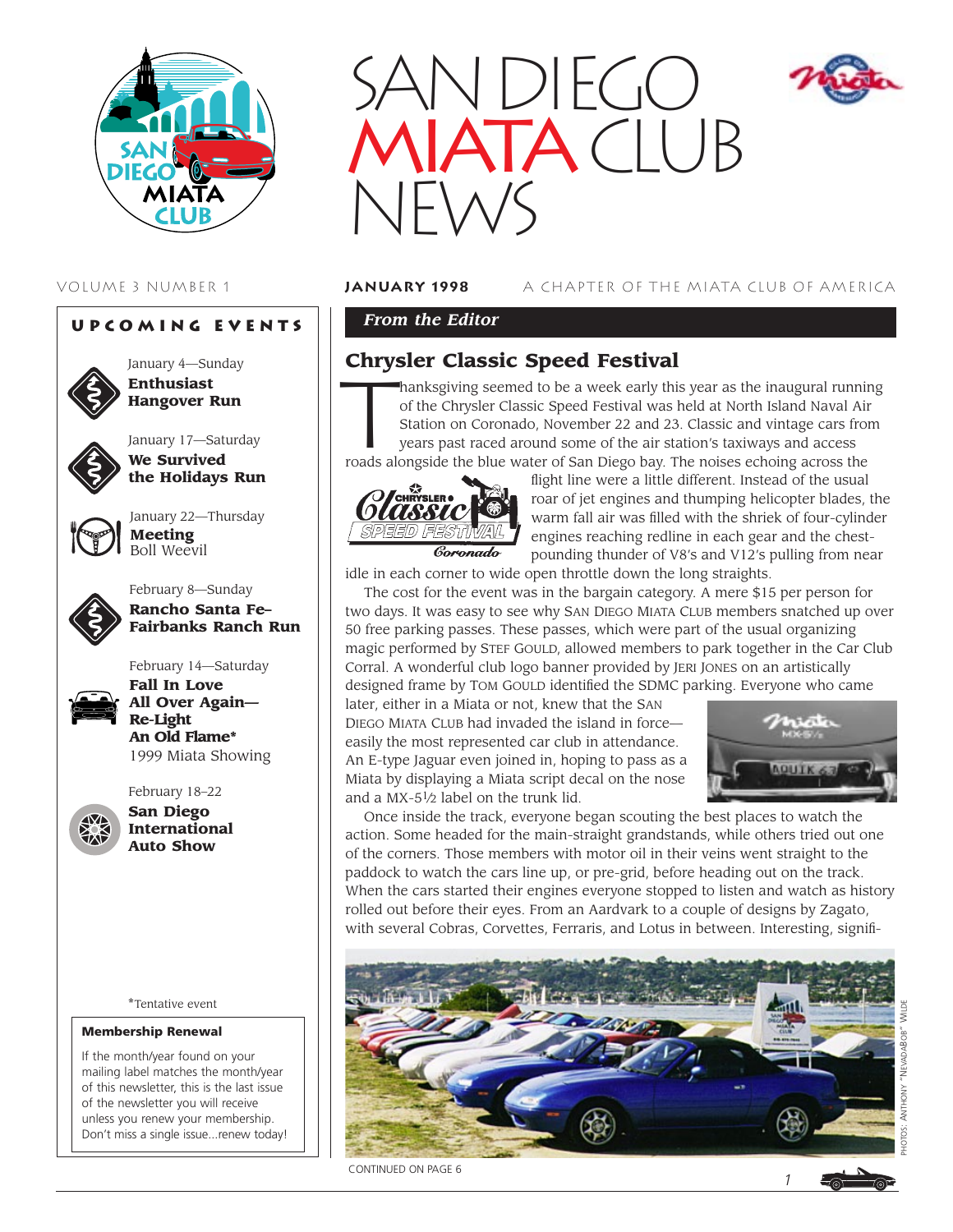# **If I Have a Pass, Do I Have to Pay?**

November 22-23, 1997 November 22-23, 1997<br>
oy, did I have a fun time on<br>
Coronado Island at the Clas<br>
Speed Festival. Having not<br>
there in a long time I was s Coronado Island at the Classic Speed Festival. Having not been there in a long time, I was surprised that a toll was required for solo drivers. Paying tolls is so rare here that one usually never thinks of it. Now, I have had to pay a toll on the new "Toll Road" (the 73 in Orange County) so I've got that one down and they have indoctrinated all of us about the Fast Track on the 91 and the 73. And no, I don't have that. I don't need that "part" on my car— surprised some of you, didn't I?

Now, I am lucky enough to have friends in high places like JOHN and GERRY CONN and BILL and BARI HYDE who can get the "rank and file people" into privileged accommodations, like the Navy Lodge for example. As some of you may know, a special pass is required by the military if you enter the base as a civilian so they know you're not some "ordinary person" who wandered on to the base. And you all know the Navy runs a very tight ship. Pun intended!

With this in mind, my question to Gerry Conn upon receiving my "Base Pass" at the guard gate was: "If I have the pass, do I have to pay?" A legitimate question I thought, at the time anyway. Gerry's reply was "No." — "Cool!" I, thought to myself. So, after meeting the gang for Pizza we all caravaned back to the base and like a duck, I'm following John and Gerry, Bill and Bari and the

rest of the group over the bridge leading to Coronado. We're good so far, the bridge at night is a little scary but if you close your eyes it isn't too bad (just checking to see if you're still with me). I'm driving along solo behind all these deuce drivers right into the carpool lane and through the toll booth at the entrance of the island. I'm thinking... "I've got the pass right?"... "Base Pass = No Money"... I'm good. Then it dawns on me the moment I drive through the gate... this is for carpoolers, I'm not carpooling "DUH!!!" (The lab called, your brain is not ready.) Afterward, I sat there thinking about what I'd just done, wondering how long it'll be before I get a nice high-dollar ticket mailed to my home.

Well the good news is I haven't gotten a ticket, not yet anyway. And since I'm sharing this little story among my good and trusted Miata friends like all of you reading this now, I hope you don't turn me in to the authorities. It is my hope that you all get a giggle from my "blond moment" and it is my wish you have as few of your own as possible.

My advice, don't go in to the carpool lane if you're driving alone. Although it may be a way to meet a cute officer like all the ones I've met, I don't advise it. And I don't think my famous tried and true excuse of "Officer, my speedometer broke after I got my transmission repaired." will work for the carpool thing.

Happy Miataing! —KATHIE MCCLELLAND

**Across the bay from downtown San Diego, the Chrysler Classic Speed Festival roars into action for two days of historic racing.**



#### **Board of Directors**

President MARK BOOTH (619) 670-3789 markb@adnc.com

Vice President RAINER MUELLER (760) 439-0067 rainer@thegrid.net

Secretary/Events Coordinator NATALIA RISSOLO (619) 287-7582 street@inetworld.net

Treasurer TONY BEECHER (619) 549-6660 beecher@bigfoot.com

Membership "VOODOO" BOB KRUEGER (619) 486-4711 voodoo@miata.net

Autocross RAINER MUELLER (760) 439-0067 rainer@thegrid.net

Club E-mail Postmaster CINDY PALOMA (619) 534-0969 owner-sd-miata@cs.ucsd.edu

Webmaster ROBERT "JTBOB" HOLLAND (619) 549-4011 robert@caliban.ucsd.edu

Newsletter Editor ANTHONY "NEVADABOB" WILDE (619) 693-8095 NevadaBob@miata.net Design and Layout TOM & STEPHANIE GOULD (619) 298-8605 stef@miata.net

#### **Notices**

THE SAN DIEGO MIATA CLUB is an official chapter of the Miata Club of America. We are a nonprofit organization whose purpose is to promote the enjoyment of —and enthusiasm for— the Mazda Miata.

*SAN DIEGO MIATA CLUB NEWS* is the monthly newsletter of the San Diego Miata Club. Use of articles or stories by other MCA chapters is hereby granted, provided proper credit is given.

**Submissions to the newsletter** are welcomed and encouraged. Did you just add a new accessory to your Miata? How about writing a review and submitting it to the newsletter? Where possible, please send your electronic submissions to the newsletter editor. Submissions can also be faxed to the club's dedicated phone line or mailed to the club's post office box. Submission deadline is the 15<sup>th</sup> of each month.

**Internet:** The San Diego Miata Club has established a dedicated World Wide Web Home Page at http://mmdshare.ucsd.edu/sdmc.html. The club has also established a members-only electronic mail list for those members with E-mail capability.

*2*

Dedicated 24-hour voice/fax phone line: (619) 670-7948

**San Diego Miata Club** P.O. Box 2286 Spring Valley, CA 91979-2286

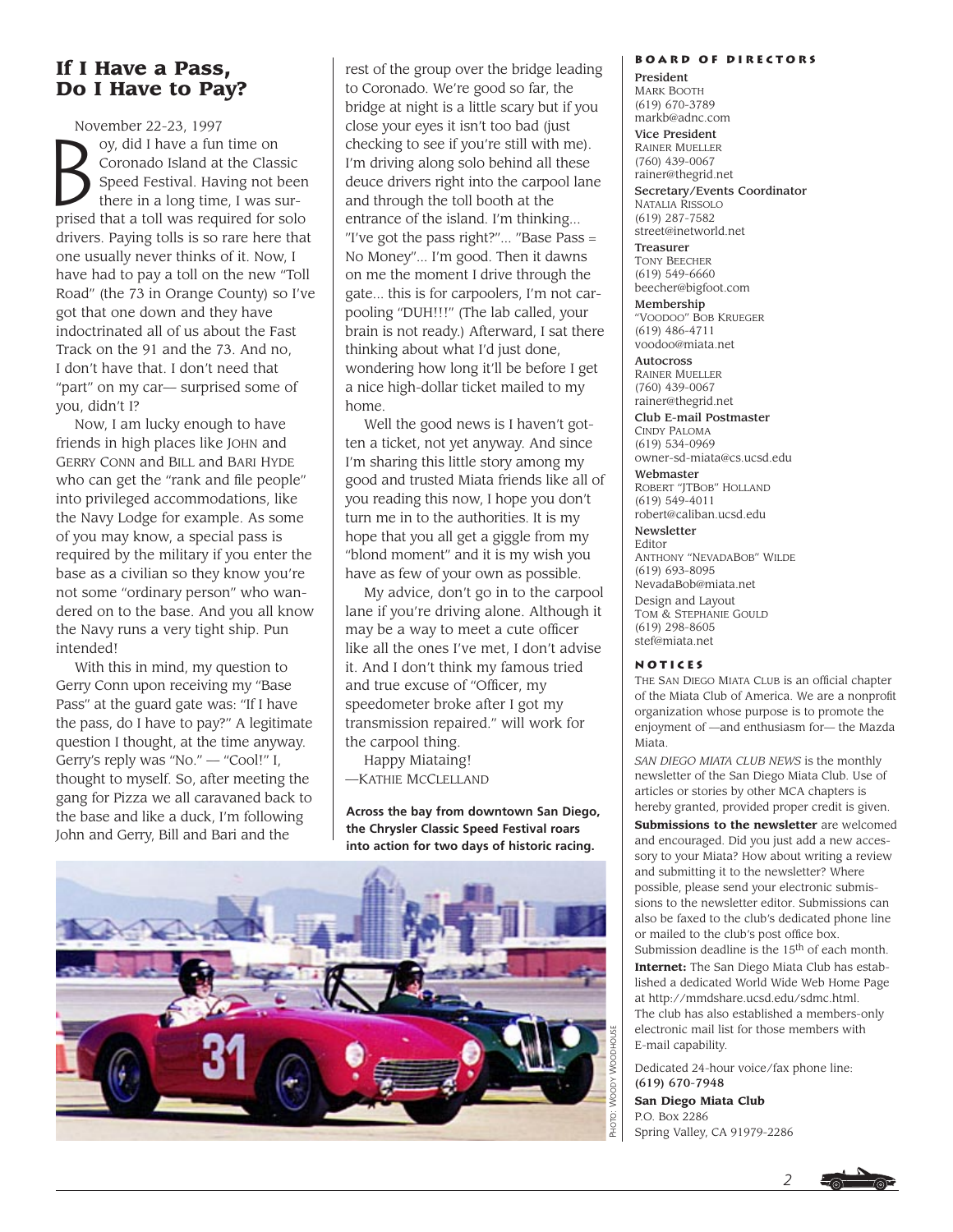## **Enthusiast Hangover Run (joint run SDMC/SOCALM)**

Date: Sunday, January 4

Time: 10:00 a.m.

Place: Ortega Business Plaza, San Juan Capistrano Directions From I-5, exit on Ortega Highway (74) and go East approximately one-half mile, turn Right on Rancho Viejo. Make an immediate Left into the Ortega Business Plaza. We will meet at the far end of the parking lot.

Run Leader: K. Zack Broadbent, (714) 525-9065 E-mail: racerzack@aol.com Web site: http://members.aol.com/ racerzack/miata.htm

This will be a fun run along Ortega Highway to Lake Elsinore. After a brief stop, we will head South toward Temecula. The run will end with stops at a couple of the Temecula Valley wineries, and will leave you near Interstate 15. This will be a smooth, civilized drive along Ortega Highway and some of the Riverside County/ San Diego County twisty roads. Drivers are asked to remember the laws about drinking and driving.

## **We Survived the Holidays Run**

Date: Saturday, January 17

Time: 10:00 a.m. breakfast —  $11:30$  a.m. run

Place: Jose's Baja Grill 4509 Adams Street, Carlsbad (760) 729-3003

Directions Exit I-5 at Tamarack Avenue and head inland, turn Right on to Adams Street. Jose's is about one mile from Tamarack on the right side, down a steep driveway. They have a great view of the lagoon and friendly prices (\$5 to \$10.) They offer some breakfast items and a full lunch menu.

Run Leader: Kathie McClelland (714) 644-4345

E-mail: KMIATACAT@AOL.COM

Following breakfast, we'll take a nice scenic drive on some great back roads that Rainer showed me. There will be a break at the Deer Park Winery and Auto Museum in Escondido. Once there, we can enjoy wine tasting, gourmet deli— (great choices if you missed breakfast) and a gift shop. The tour of the spectacular car museum is \$4.00 per person. The collection features more than 112 beautifully maintained and restored classic cars mostly convertibles, old kitchen appliances, Coke machines, TV's, radios and Barbies...let's just say, there's a lot to see here. (If you plan on doing a lot of wine tasting, please take along a designated driver.)

*Please RSVP* to Kathie McClelland if you're planning to meet for breakfast.

## **Meeting at Boll Weevil**

Date: Thursday, January 22

Time: 6:00 p.m.

Place: Boll Weevil, 9330 Clairemont Mesa Blvd. (At Ruffin Rd.), San Diego (619) 571-6225

Always a good turnout (averaging 35- 40 Miatas each month!). One of the best ways to spend some quality time socializing with your fellow members, getting to know them and their Miatas a little better. Come have fun!

# **Autocross atthe Murph**

The following autocross events take place in the "Qualcomm Stadium at the Jack Murphy Sports Complex" parking lot.

| Sunday, January 18 <sup>*</sup> practice day |
|----------------------------------------------|
| Sunday, February 8 race day                  |
| Saturday, February 21 practice day           |
| Sunday, February 22 race day                 |
| Saturday, March 14* practice day             |
| Sunday, March 15 <sup>*</sup> race day       |
| March 21, 22 SCCA National Tour              |
| Sunday, April 5 race day                     |
| Sunday, April 19 race day                    |
| Saturday, May 2 practice day                 |
| Sunday, May 3 race day                       |
| Sunday, June 21 race day                     |
| <i>*tentative</i>                            |

Autocross information sources: San Diego SCCA Hotline: (619) 441-1333 Cal Club SCCA Hotline: (818) 988-7223 Rainer Mueller (760) 439-0067 John Godden (619) 538-6165

# **Upcoming National and RegionalEvents**

February 7, 1998 Autocross School

Santa Maria Airport, near Vandenberg Air Force Base

Hosted by: Cal Poly Sports Car Club . Inexpensive and fun— you must have your own Snell 85 or newer helmet. Contact Bill Rosensteel (805) 773-0331

March 27–29, 1998

Miata Performance Driving School Willows, CA (one hour north of Sacramento) \$300 registration, Phone (510) 370-8262 before 8:30 p.m.

April, 1998

Ladies-Only Autocross School Watch this space for exact date.

May 22-25, 1998

## "Moon Over Miata"

Golden Gate Getaway '98 Pleasanton Hilton in Pleasanton, Ca. Hosted by: BAMA

Room rate: \$73.00 per night Event Registration: \$195 per couple, \$165 solo.

Included: Friday Night Wine & Pasta Welcome Dinner, Awards Banquet, Monday "Getaway" Breakfast, Photo Rallye, Autocross, Funkhana, Fun Run and lots of vendors. Also special Saturday Night Dinner Extravaganza: "Evening at Blackhawk" Behring Auto Museum. The finest attire you can pack is encouraged. Contact Ken at (510) 484-4174 or E-mail at ken@cdec.com.

### June 30–July 3, 1998 "Miata Mountain Madness" '98 National Event

Split Rock Lodge in the Poconos Hosted by: Delaware Valley Miata Club

DelVal is working on putting together the best National Event ever! Web: miata.net/madness98

September 18–20, 1998 "Rock Around the Clock"

Web: miata.net/SAMOA

9th Annual Gold Rush Sheraton Hotel, Rancho Cordova, CA Hosted by: SAMOA Driving events, speakers, dinners, vendors and lots of fun! (916) 646-4435 or GoldRush98@aol.com

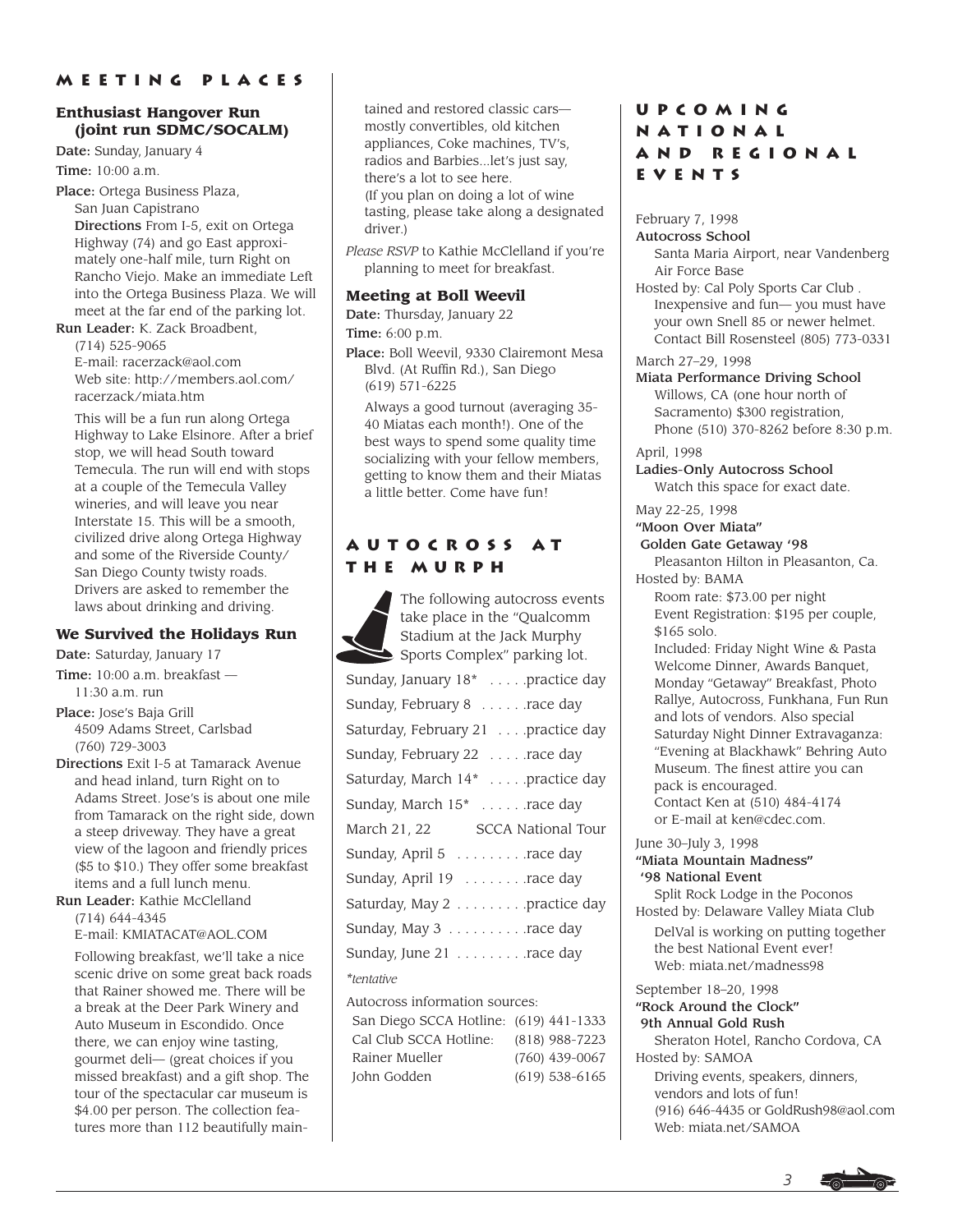# **Shambala — It's So Wild!**

Saturday, November 15, 1997  $\int_0^1$ t can never be said that Miata Club Members aren't hardy. Who else would brave the threat of bad weather, drive hours to arrive at a meeting spot just to have to fend for your breakfast at a crowded Denny's in (almost) the middle of nowhere and ultimately arrive at a place that warns: "TRES-PASSERS MAY BE EATEN!" (Just kidding, they won't really eat you; you'll just be a cat toy for a while.) A group of adventure-seekers from both SOCALM and SDMC ventured out of the "Burbs" to the back country of Los Angeles. Their destination was Acton, located about 45 minutes north of downtown L.A. and Shambala, actress Tippi Hedren's wild animal sanctuary. It is, truly, an amazing place which she has created and built over the past 20 years. Shambala is home to about 60 wild cats of almost every variety as well as elephants, birds and snakes. Staffed mostly by volunteers and funded wholly by donors and sponsors; it felt good to see where my donation was going and to visit with its beneficiaries. All of the animals there were once owned by private people, who, like Mike Tyson (for example) think it's cool to have a tiger as a house cat. Sadly, many are abused, mistreated or abandoned by these people who discover that exotic animals aren't the pets they thought they'd be. Great pains are taken to return these beautiful animals to good



health. A few, like Daisy, a cougar who suffered permanent paralysis due to neglect, get physical therapy. Daisy resides in a comfortable compound by Tippi's kitchen where she gets a few treats from the window. It comforted me to see how much she had improved since my first visit a few years ago.

The Roar Foundation, which sponsors the Shambala preserve receives an average of eight calls per month from people seeking refuge for some wild animal they've found abandoned or can no longer keep themselves. They have a daily operating cost of about

\$5,000 — these kitties like to eat, no Friskies for these guys. All the compounds provide the animals with a natural habitat and plenty of space to walk about. It is so much better than any zoo I've ever been to.

The four hour tour was extremely informative and conducted by knowledgeable staff members who made the time just fly by. The prize for the wildest kitties with the most "Catattude" goes to the servals! These were the feistiest little guys I've ever seen, they were hissing and growling up a storm. This place must also be the





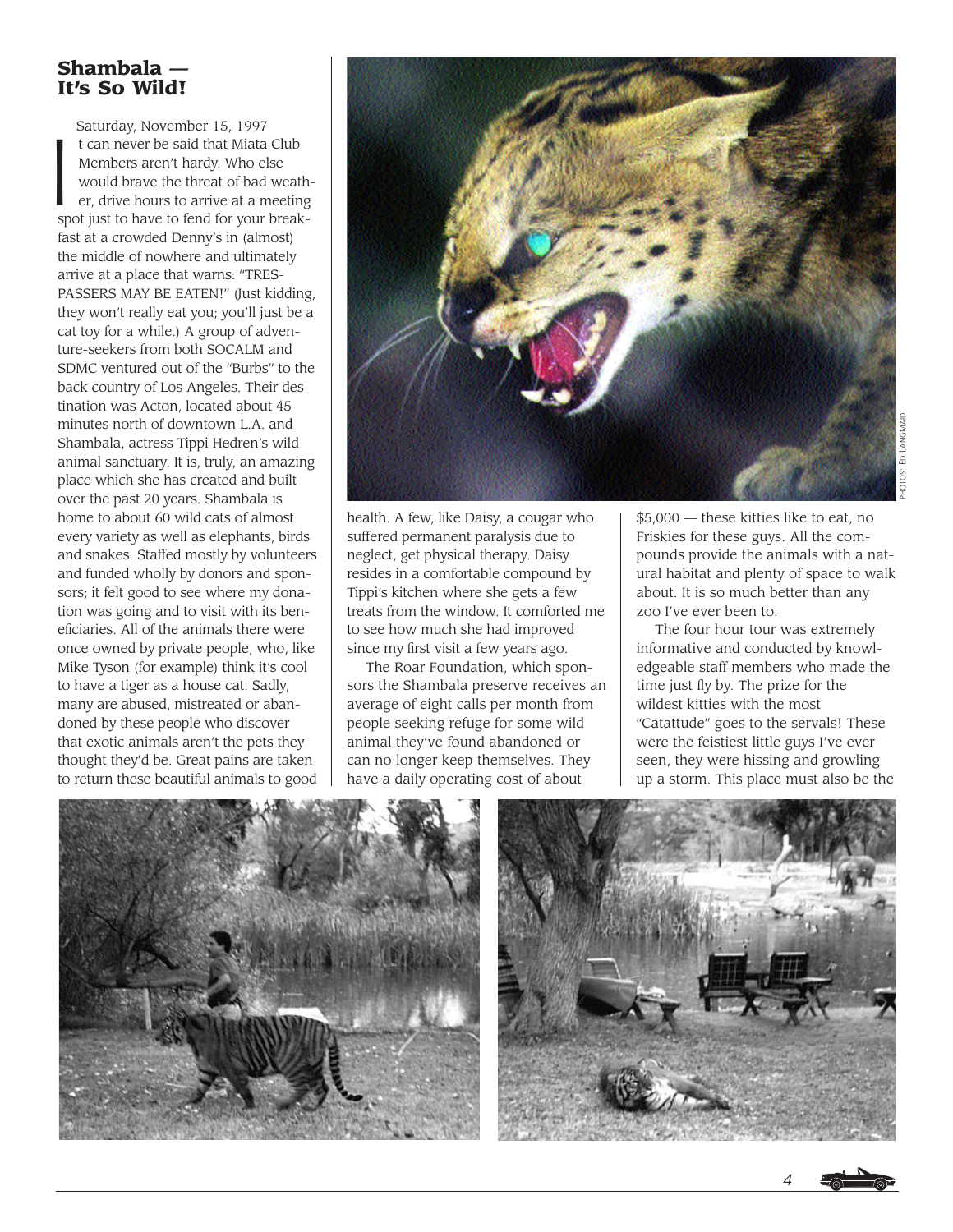safest place to live since any trespassers could be eaten. Another thing that I found interesting is that tigers like water— no wonder I'm always finding my tiger kitten (Timmy the Tongo Boy) in the tub! They also use bowling balls for cat toys.

During our visit they had a gift shop and lunch available as well as a photoop with one of the tigers. It's fun to see all the brave people who got so close to that big kitty. We were pretty lucky considering we made it through most of the tour before it began to drizzle.





my list of the courageous members who, with their guests, joined in on the adventure: My mom LYNN and my friend Teresa LaBorde, Brian Bousman, ZACK BROADBENT, JOHN and GERRY CONN, JULIE and BOB DAVIS, STEPHANIE and TOM GOULD, Michelle Hall, BARI HYDE and her mom Marvis Kushnick, CYNTHIA JONES, SCOTT and JOANN LANGHOFF, ED and MICHELLE LANGMAID, Michelle Louie, FRANCIE and PAUL POLLOCK, MIKE and SHERRI SIMMONS, and Phyllis Weiter. Please forgive me if I omitted anyone.

I'd like to thank everyone who participated, especially Paul and Francie who live in the area and led the group and to Zack Broadbent for his support riding sweep. I appreciate all your efforts and hard work. These folks are always ready to lend a hand and contribute to the club and to me personally, I truly appreciate all your assistance. You are all gems!

—KATHIE MCCLELLAND

Typically, November is known for being colder but that is a really good time to visit Shambala since the animals are far more active in the cooler times of the year than they would be in the warmer spring or summer months.

I must say that SAN DIEGO MIATA CLUB member ED LANGMAID took some of the most outstanding pictures I've ever seen. Ed makes the National Geographic look amateurish. Ed, have you ever considered going pro?

Following the tour Francie and Paul Pollock led a fun-run over the Angeles Crest Highway. We also got to "experience" the famous L.A. traffic— we arrived in Pasadena following a big football game at the Rose Bowl. Hardy souls that we are, we toughed out the

traffic and made it to the John Bull English Pub and enjoyed a nice meal together.

I had a lot of people tell me how much they all enjoyed and how interesting they found Shambala to be. Maybe we'll do it again sometime. Here's

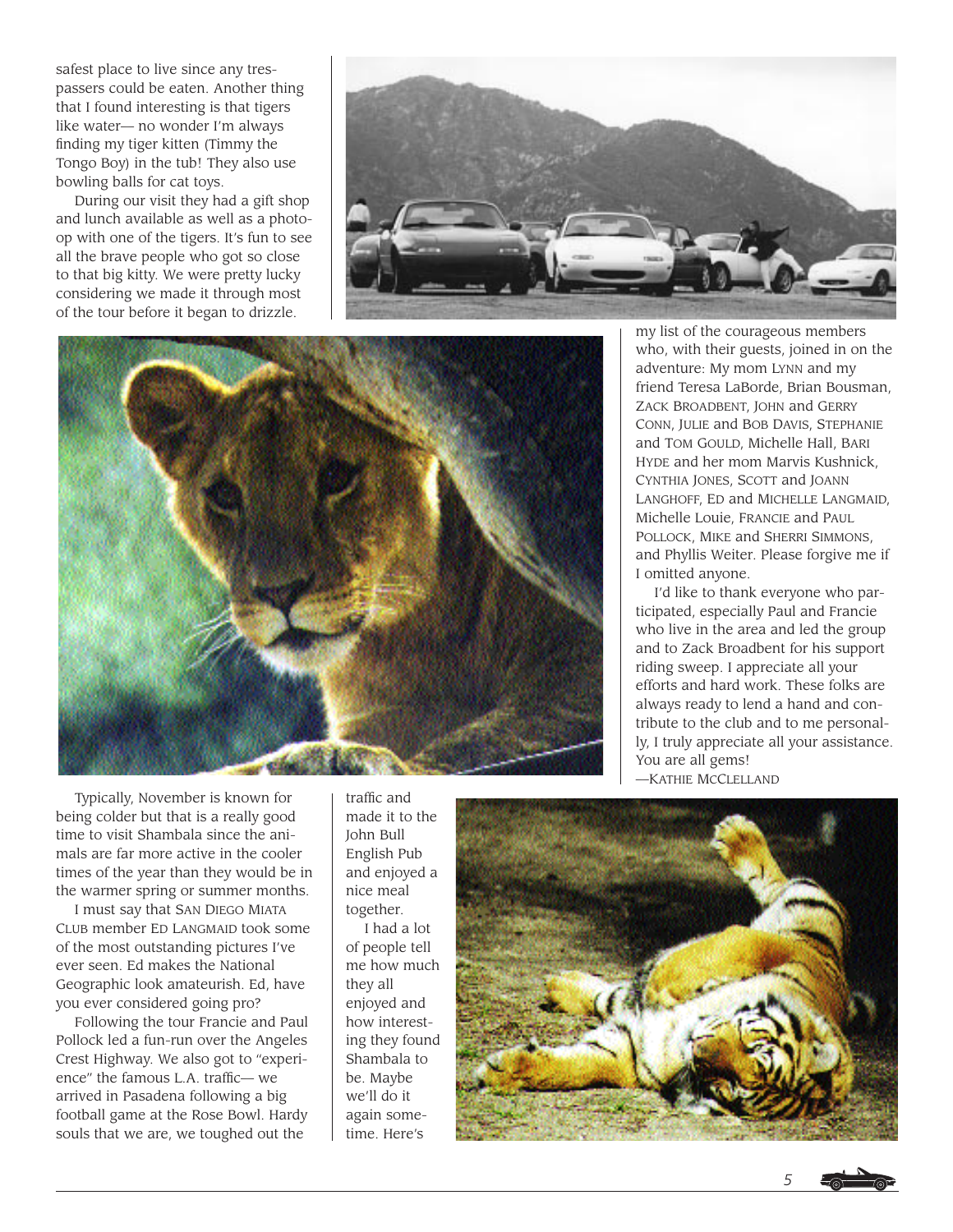From the Editor CONTINUED FROM PAGE 1





**Top: Cobra and Shelby Mustang. Above: the little Aardvark lifts a wheel on its way to a class win. Left and Right: Pre-grid. Opposite page—**

**Top: Legendary drivers Phil Hill and Bruce McCaw chat in pre-grid. Bottom: 1924 Warnock Special Model T Ford.**

to North Island. Member MIKE SIMMONS made the breakfast even though he had just driven from his home in Agoura Hills, northwest of Los Angeles.

The consensus on Saturday was that the best spot to watch from was the grandstands in turn three. The early arrivers on Sunday took the high ground, literally and figuratively, by capturing the top rows. Members took shifts holding the turf, but BARB and ELLIOT SHEV made sure everyone would group there in the afternoon by bringing along their portable delicatessen.

Miata club members were thrilled to see the small-displacement cars hold their own, and sometimes win, against the much larger and more expensive machinery. Everyone knows that the Ferraris and Cobras are fast, but when the 1952 Aardvark (with only 850 cc under the hood) won the opening race on Sunday afternoon, every Miata owner cheered. It was interesting to note that when the "Fabulous Hudson Hornet" lumbered past, it was traversing some of the same tarmac that the Navy F-18 Hornets usually ply.

The racing was close, as close as it can get with irreplaceable machinery. The cars would scramble out of turn two headed straight for the radar tower outside of turn three. After negotiating the turn (where many passes and one minor collision occurred) the drivers



PHOTO: "VOODOOBOB" KRUEGER

cant and some just plain odd automobiles took to the temporary circuit to keep the era of sportscar racing alive, and return it to San Diego.

After a full day of the sights, sounds and smells of vintage racers, most members caravanned to the Round Table Pizza on Claremont Mesa Boulevard.

Sunday dawned with plans for a new assault on the air station. Some members joined MARK BOOTH at an early morning breakfast prior to going

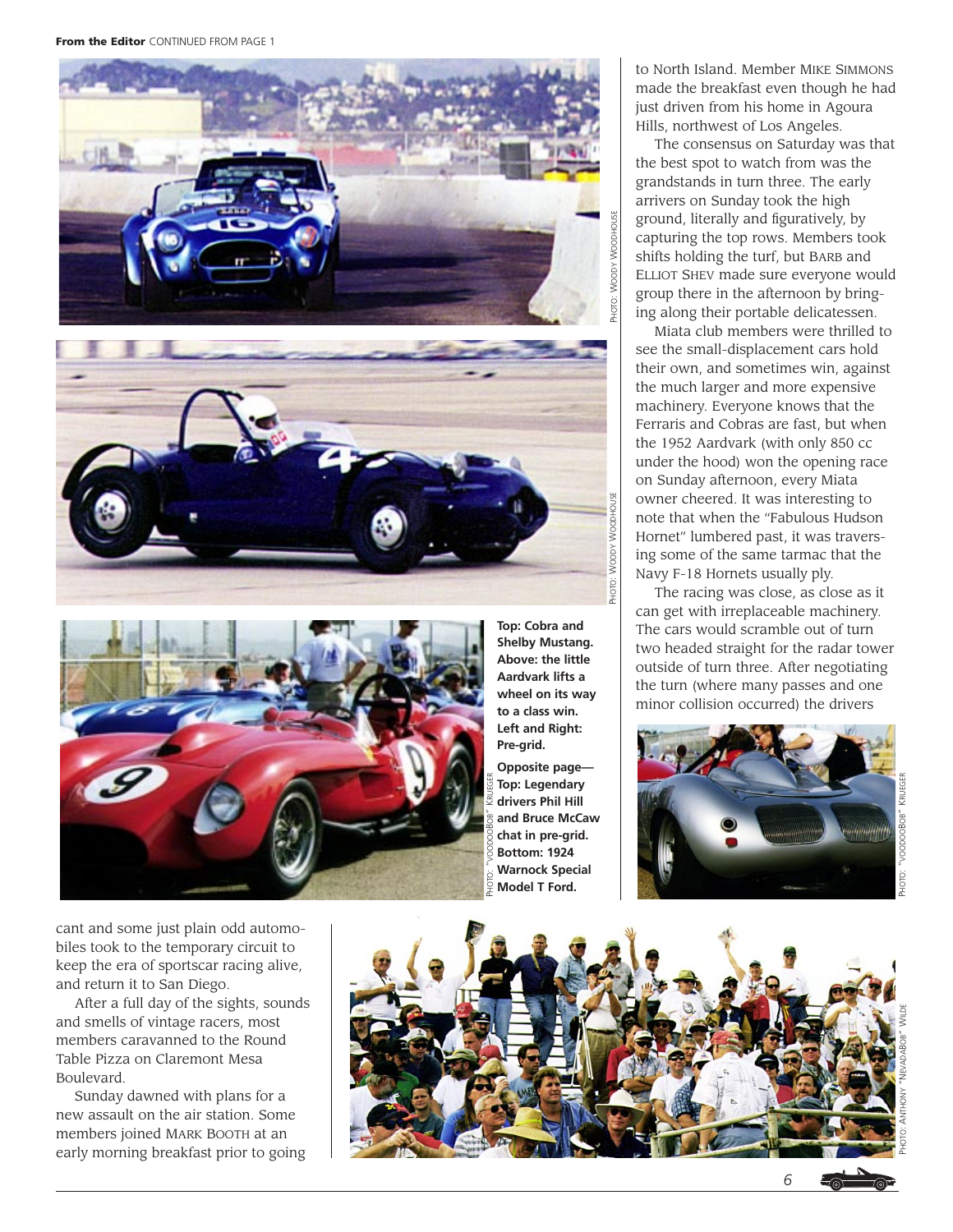

would aim for the tip of Point Loma, which looked to be at the end of the long back straight. Straining to hear the track announcer describe the action as the cars negotiated the rest of the circuit, members stood in anticipation of seeing which car would be leading the next time by. The final race of the day offered some of the greatest racing with a Boss 302 Mustang beating a Z28 Camaro at the finish line.

After the event, member WALLY STEVENS hosted a potluck at his beautiful home just off the base. The panoramic view of the San Diego evening skyline, the waters of the bay lapping at his back door, and friendly camaraderie made a beautiful ending to a fantastic weekend on Coronado.

The organizers of the event promise to make it bigger and better next year, with three days of racing and more wonderful vintage racers. Hopefully they will, because it's a great way to have fun and dream of the day in 2020 when the Miata will qualify for vintage racing.

—ANTHONY "NEVADABOB" WILDE



# **Doing Laps at Laguna Seca**

November 20, 1997

 $\begin{bmatrix} 1 \\ 1 \end{bmatrix}$ had my first on-track experience at Laguna Seca, near Monterey. All I can say is I want more! The first thing I have to do is thank and congratulate Aaron Tachibana of BAMA for the wonderful job he did of organizing this event.

I drove up the day before the event, and arrived at the hotel at around 5:30. There were already several other drivers there— after checking into my room I went out to the parking lot where a small group had gathered to admire each other's cars and gossip.

At dinner— lots of bench racing and discussion of what people had done to their cars. I was amazed by the number of people who had added turbo- or super-chargers, but then I think the sampling group was a bit biased.

I got a good night's sleep before the event so that I could get up bright and early to make the 20 minute drive to Laguna Seca by 7:00.

We rolled into the paddock and immediately began the registration and tech inspection. Nearly 60 cars took a little longer than scheduled. There was a brief driver's meeting where we were introduced to the instructors. They gave a quick overview of how to drive the track. The instructors then took to the course for a few warm-up laps.

We were divided into three groups by our driving experience. Each group got approximately 20–minutes on the track. Each group would get four sessions over the course of the day.

In our first twenty minute session we were supposed to run a relaxed followthe-leader, with two instructors, each one leading a group of ten cars. We were to use this session to learn the correct line for the course. I started towards the back of the line, but the drivers in front were supposed to fall back following each lap so that everyone would have a chance behind the instructor. Our group failed to do this, and I never even saw the instructor's car the whole session.

I thought I had a pretty good idea of the line to use, though, as I had done quite a bit of reading about Laguna Seca beforehand. I also had gotten some

virtual driving experience with *Indy Car II* on my PC.

Laguna Seca is a great track, and I think it is well suited to Miatas. Almost all the turns are tight enough that you have to do a little braking, or at least let off the gas. This makes the Miata's handling a great asset, and its lack of power a little less noticeable.

And the corkscrew is a blast! You crest the top of a hill just at the braking point for a sharp 90 degree left. As you clip the apex the road drops away, almost 60 feet in less than 200 feet of road. The exit point of the left-hander is the entry point to a 90 degree right turn, at the apex of which the track levels off. From the apex of the left-hander you floor it, as the additional weight your car picks up from the road leveling off gives more traction than you can use.

The next turn, turn 9, was the scariest for me. It is a loose left-hander that I was taking at about 60-70 mph. The turn was fast enough that my car was edging just a little into over-steer territory, and it always felt like the rear tires were barely hanging on. But each time around I pushed it a little faster and never lost it.

At the beginning of the last session, I had an instructor, Dana Keen, drive my car around the track a few times to show me the correct line and give me a few pointers. I found out, that while close, the line that I had been driving could be improved. I had been braking too much and turning in too early.

My remaining time for that last session was the most fun I had all day. Seeing how far Dana could push my car (with stock Bridgestones no less) inspired me. Each time around the track I pushed it just a little farther. Finally, towards the end of the session I went a little too far. Coming around turn 3 the back end came around and I ended up sliding backwards into the gravel.

I am looking forward to my next chance at an on-track session. I will take all the lessons I learned at Laguna Seca on the road with me. I think the most important thing I learned was just how far my car could be pushed under ideal circumstances, and how it behaves. I think this is something everyone should know about his car. —NEAL HOWLAND

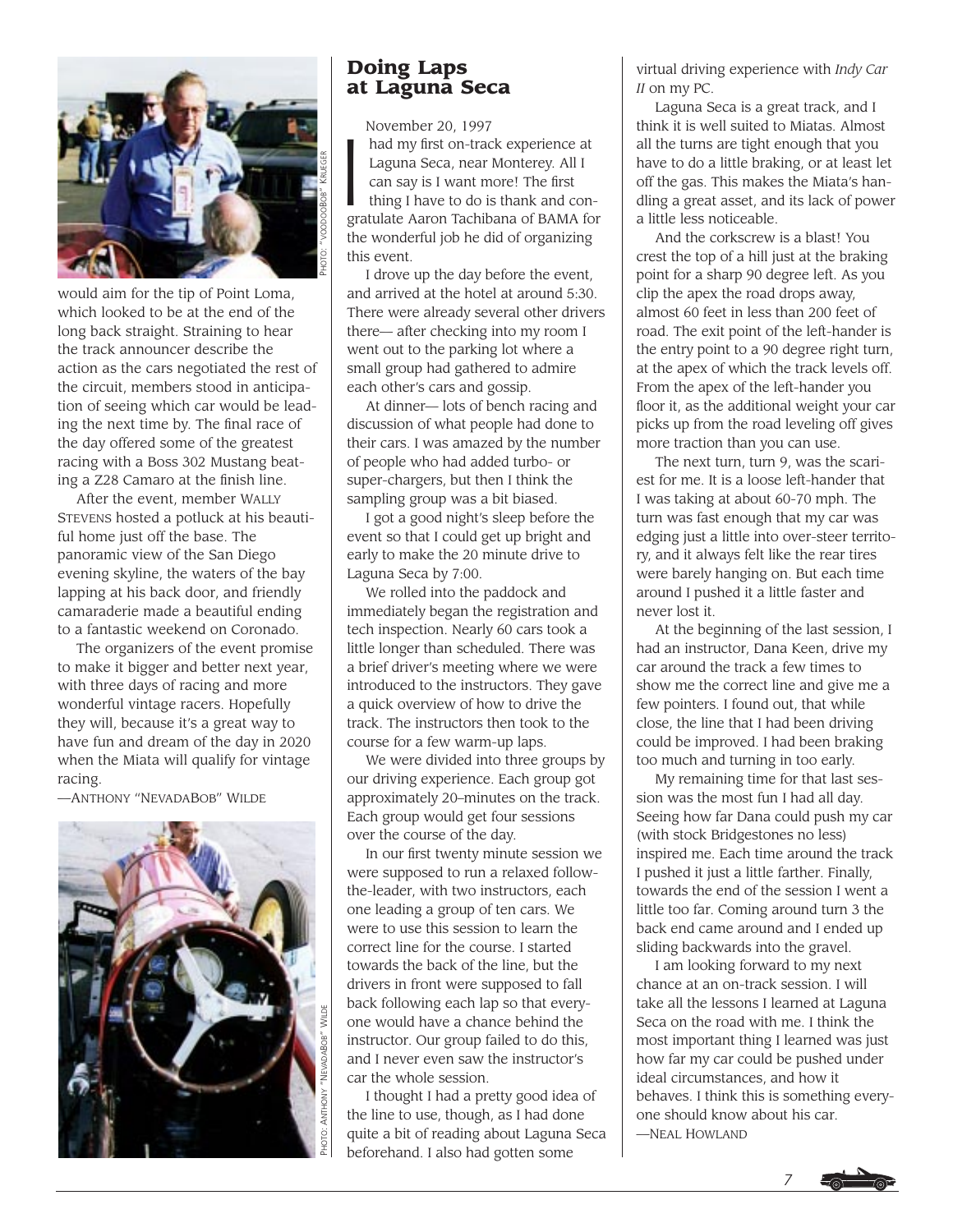

# **Member Profile**

### LAURA ROMAN

Hi! My name is Laura Roman. I currently drive a 1996 Montego Blue Miata. She is not my first Miata. In 1993 I took over my ex-husband's red Miata's lease. I was happy to take over the lease, but she came with trouble. First was a ticket for my ex's neon license plate frame. Next was a traffic ticket, and when I asked why, the officer told me it was safer to pull over two girls in a convertible than other cars. The final straw was when I was sitting at a red light and the owner of a Jeep decided he wanted to meet me by putting his vehicle in reverse and hitting me.

#### **Laura Roman with her Montego Blue Miata and her boat at Oceanside Harbor.**

I was sad to see the red Miata go, but when I arrived at Cush Mazda (who told me about SDMC), I fell in love with the new Montego. I signed another lease which ends in 1999. I look forward to signing another lease on the restyled 1999 Miata. I have owned many vehicles, including three tractor trailers, which I have driven over a million miles, two Harley Davidsons, and even a 1989 Lamborghini replica. I have happily said good-bye to them and now enjoy living on my motoryacht in Oceanside Harbor with my dog "Chipper."

I am going to school full time at Palomar College. I am looking forward to graduating in May, 1998. I also enjoy ministering on Sundays at St. Mary's Catholic Church in Oceanside.

See you on the next run.  $-$ Laura

*To be included in our on-going series of Member Profiles, write a short (200–300 word) introduction and mail (or E-mail) it with a photo (your face should be large enough to be recognized) to the Club P.O. Box or give it to a board member at an event. — Your photo will be returned.*

# **So You Want to Go Online?**

The SAN DIEGO MIATA CLUB urges members to go online. There is a



wealth of information on the Web about Miatas. The club maintains an impressive Web presence and a

private, members-only E-mail list for exchange of Miata-related information and updates of club activities.

Reprints of the club's informative two-part article are available from Stef Gould at most club events.

# **Free for Members: E-Mail Software**

*You DON'T need to be on the Internet to use this!* 

About 70% of the SAN DIEGO MIATA CLUB is already on the Club's special E-mail list. You can be too! Don't miss out on last-minute events, changes, or Tech Days!

## Requirements:

IBM-compatible computer, 9600 baud (or faster) modem, and access to any phone line. This program does NOT tie up your phone line for longer than two minutes per session, and is extremely easy to use.

Call Frank Shine at (619) 582-9280 (before 9 p.m., please!)

# **New Members!**

The following are the new members since the last newsletter:

## **Larry Barousse**

Escondido 1990 White A

**Andrew & Kristin Busschau** San Diego 1995 White PEP

**Brian Byrne** San Diego 1994 White A

**Monique & Dirk Dijkstra** Encinitas 1996 Red PEP

**Michele Flud** Ramona 1997 Red

**Eldora J. Harris** San Diego 1991 Red

**Marcia J. Lacey** Del Mar 1991 BRG LE

**Dave & Lois Martin** San Diego 1993 White C

**Tim Ngo** Escondido 1996 Red

**Jim B. Thyden & Tiger Hutton** San Diego 1991 Silver Base

**Richard & Mary Tibiatowski** La Mesa 1990 White

The following members have renewed since the last newsletter:

### **Randy Camp & Susan Tousi**

**Michael Carrillo & Andrea Pulido Ricky Covarrubias Shelley & Bruce Hotz**

**Michael & Susan Pasterkiewicz**

**Dan Reichel**

**Alan & Aleica Silver**

**William Sloan**

**Richard A. Smith**

**Joyce Wells**

**Bob & Kathy Welty**

There are now 186 memberships consisting of 275 members.